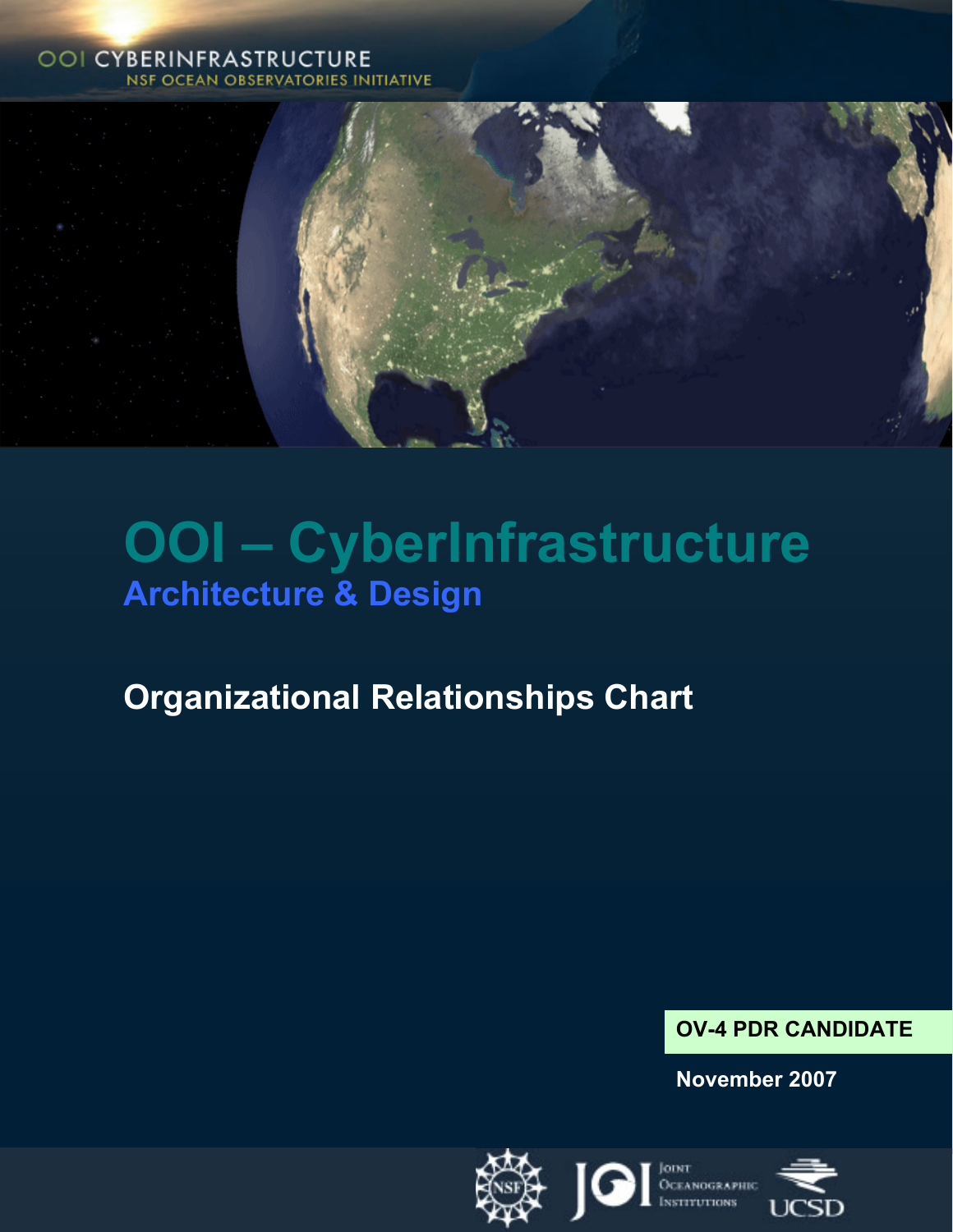# **Document owner: OOI CI Design Team**

# **Document History**

| <b>Date</b>      | <b>Version</b> | By            | <b>Description of Changes</b>                                                                                    |
|------------------|----------------|---------------|------------------------------------------------------------------------------------------------------------------|
| 2007-08-03       | 1.0            | <b>CI ADT</b> | Conceptual Architecture Update Initial Draft.                                                                    |
|                  |                |               | Reframed, replaced ORION with OOI                                                                                |
| 2007-09-20       | 11             | <b>CI ADT</b> | Addressed review comments, replaced ORION<br>with OOI in figures, revised. Added impact of<br>authority domains. |
| 2007-10-04       | 12             | <b>CIADT</b>  | Updated fig 1, 2, and 4 and the related text                                                                     |
| $2007 - 11 - 12$ | 13             | CI ADT        | Updated fig. 1, addressed review comments                                                                        |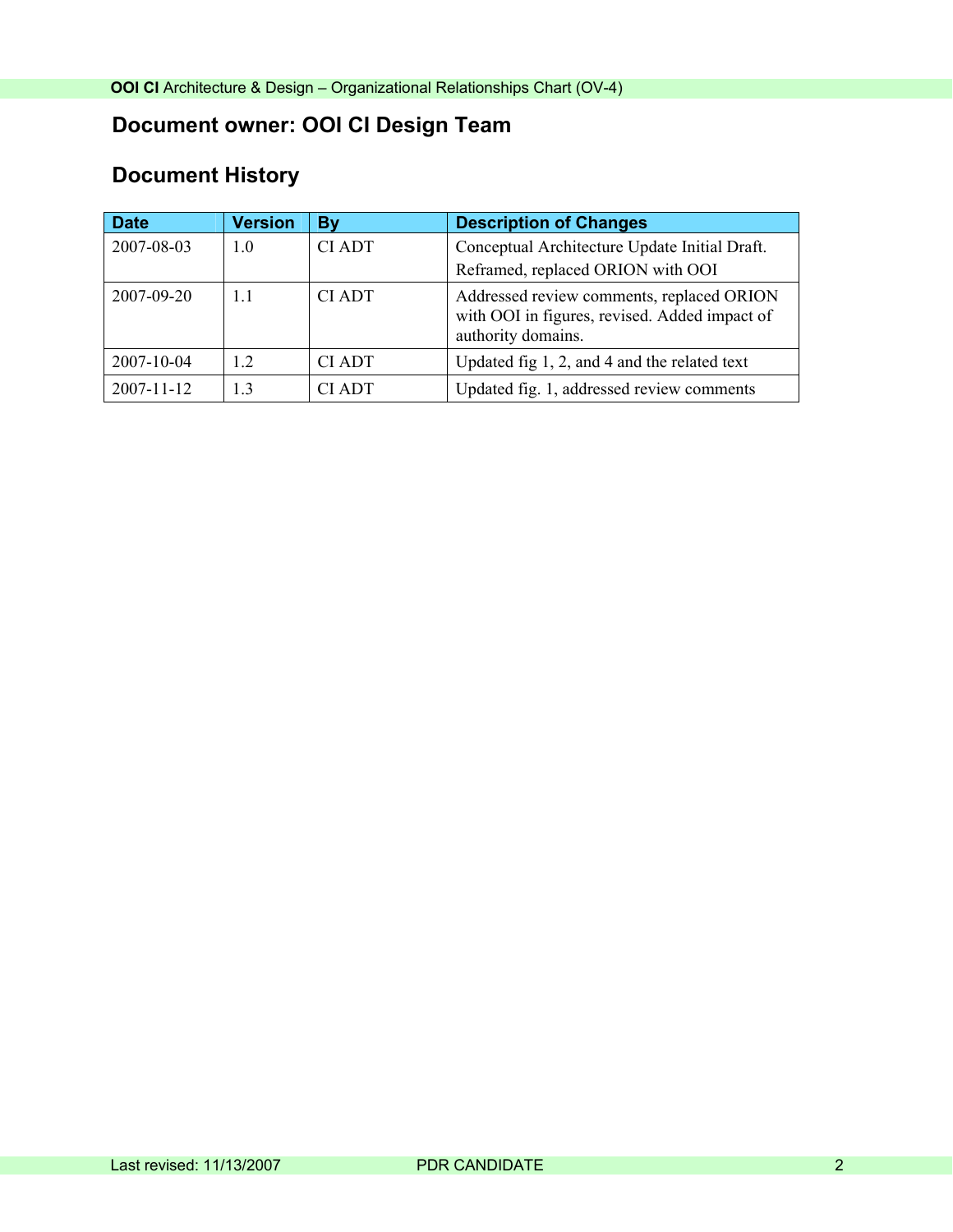#### **Preamble**

The set of documents named AV\*, OV\*, SV\*, TV\* are all part of the OOI CyberInfrastructure Architecture & Design (CIAD), in the structure prescribed by the DoDAF (Department of Defense Architecture Framework). Each document has a designated title, an identifier (such as AV-1) and covers a specific topic in a self-contained way. Document AV-1 provides further explanations and a summary. A glossary of the terms used in these documents and their context can be found in AV-2.

The figure below suggests an intuitive reading flow through the provided documents. Other documents will be added to the figure as they emerge during the design of the CI (for the complete set of documents see AV-1). The thick arrow suggests a reading order through the core documents (AV-1, OV-1, OV-5 and SV-1). The red rectangle highlights the current document.

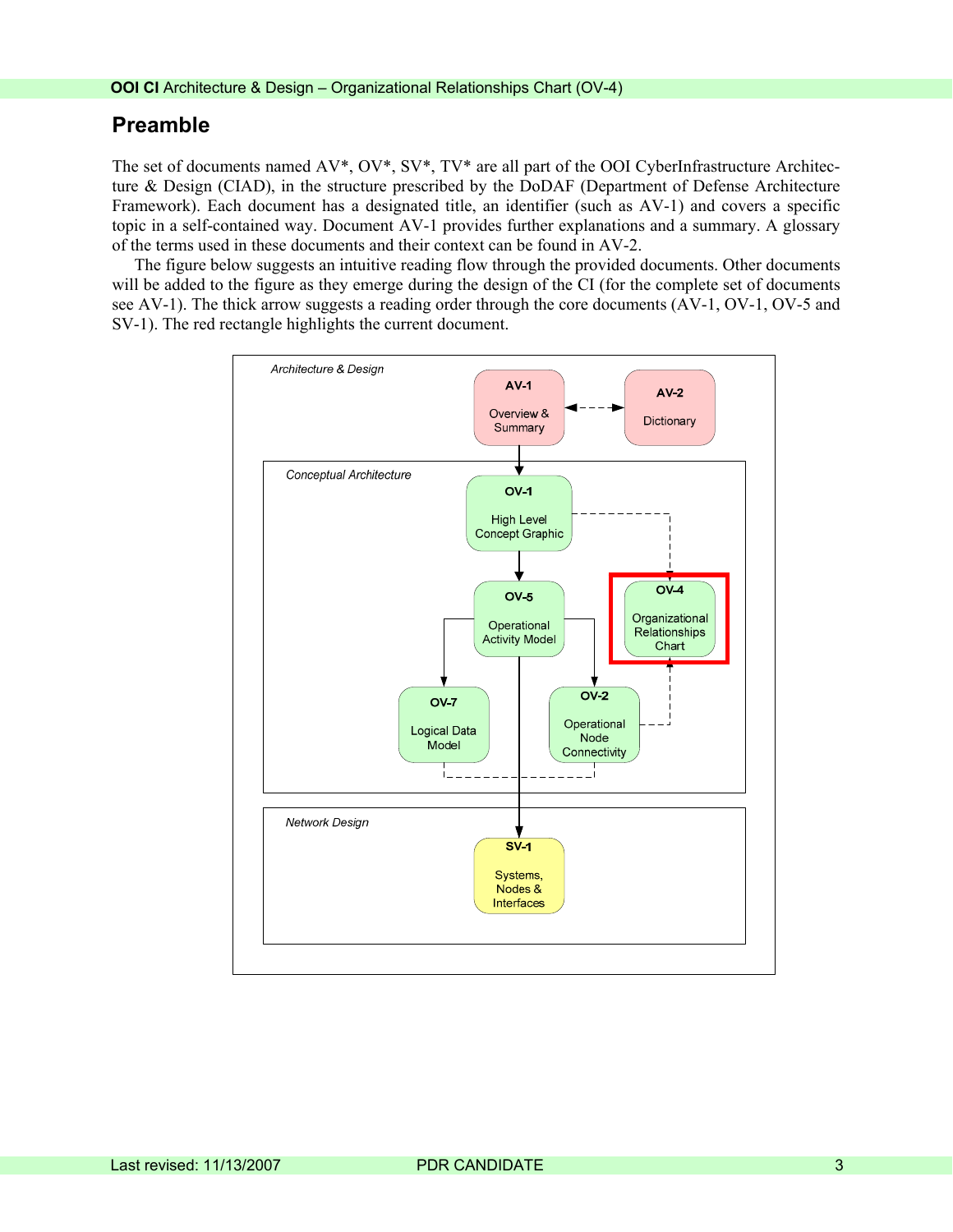## **Table of Contents**

| 1.1<br>1.2<br>21<br>22<br>2.3<br>2.4<br>2.5 |
|---------------------------------------------|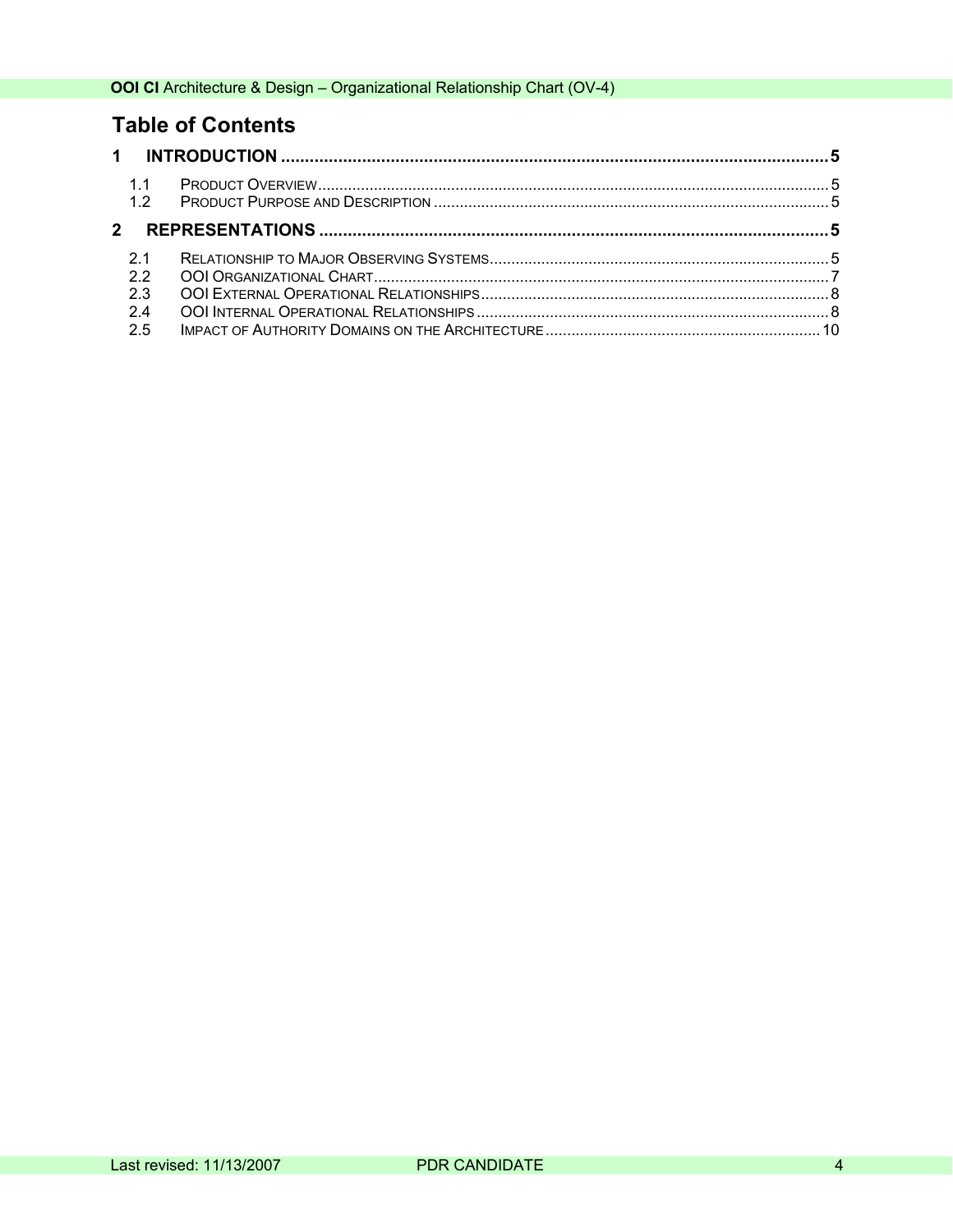# <span id="page-4-0"></span>**OOI - CyberInfrastructure Architecture & Design Organizational Relationship Chart (OV-4)**

#### **1 Introduction**

#### **1.1 Product Overview**

The Organizational Relationships Chart illustrates the command structure or relationships among human roles, organizations, or organization types (as opposed to relationships with respect to process flow) that are the key players in an architecture (adapted from [DoDAF-vII 2007]).

#### **1.2 Product Purpose and Description**

OV-4 illustrates the relationships that exist between organizations and sub-organizations within the architecture and between internal and external organizations. Organizational relationships are important to depict because they can illustrate fundamental human roles (e.g., who or what type of skill is needed to conduct operational activities) as well as management relationships (e.g., command structure or relationship to other key players). These can include supervisory reporting, command and control relationships, and command-subordinate relationships. Another type of relationship is between equals, where two organizations coordinate or collaborate without one having a supervisory or command relationship over the other. The key players in OV-4 correspond to the operational nodes of OV-2, which in turn contains added detail on how they interact in order to conduct their corresponding operational activities in OV-5 (adapted from [DoDAF-vII 2007]).

#### **2 Representations**

Five figures illustrate the external and internal organizational relationships at two levels: that of reporting and communication relationships, and that of provisioning and consuming relationships under policy constraints. The five figures are:

- 1. External relationship to IOOS and other major observing systems
- 2. Internal OOI organizational chart
- 3. OOI external operational relationships
- 4. OOI internal operational relationships
- 5. Authority Domains

The first two diagrams address reporting and communication, while the latter three address provision, consumption, and policy relationships.

#### **2.1 Relationship to Major Observing Systems**

Figure 1 shows the relationship of the proposed Integrated and Sustained Ocean Observing System (IOOS) management and reporting structure and of other terrestrial environmental observatories to that of OOI. IOOS is an operationally-oriented national system managed by Ocean.US ([http://www.ocean.us\)](http://www.ocean.us/), that receives federal sponsorship and oversight from many agencies, with NOAA taking the lead role. IOOS is the key US contribution to the international Global Ocean Observing System (GOOS; [http://www.ioc-goos.org](http://www.ioc-goos.org/)) and the Global Earth Observing System of Systems (GEOSS; [http://www.earthobservations.org\)](http://www.earthobservations.org/).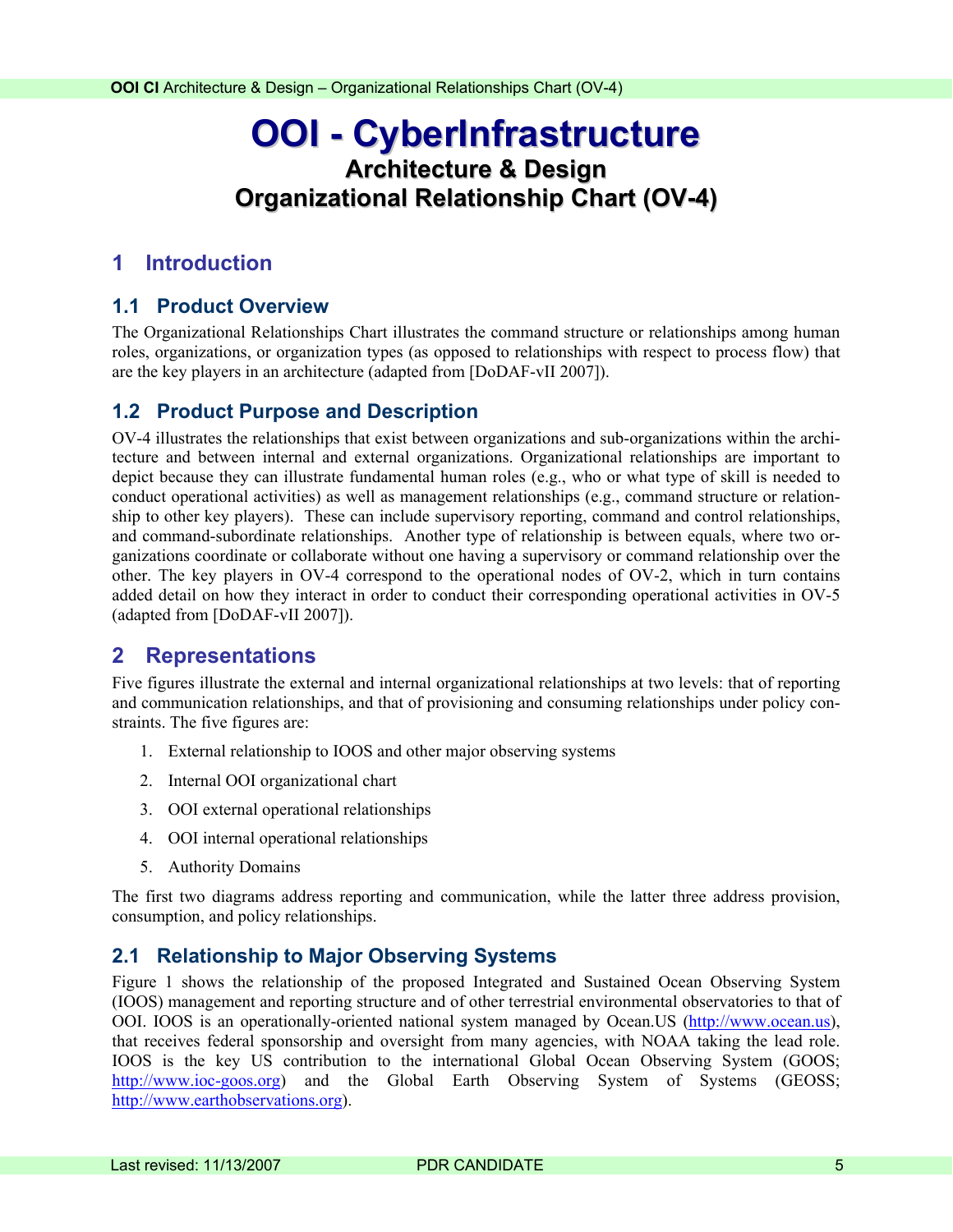

Figure 1. Reporting and coordination structures of IOOS and OOI showing their corresponding management organizations and the principal pathways for communication, along with related terrestrial observatory efforts. The solid lines with single arrows depict a reporting relationship, while a dotted line with double arrows shows a coordination relationship

IOOS has an advisory committee structure whose most pertinent component is the Data Management and Communication (DMAC) activity, and a number of regional associations that integrate ocean observing activities in their geographic areas. Related terrestrial observatory efforts include the National Ecological Observatory Network (NEON; [http://www.neoninc.org](http://www.neoninc.org/)), Linked Environments for Atmospheric Discovery (LEAD; [http://lead.ou.edu](http://lead.ou.edu/)), and the WATer Environmental Research Systems Network (WA-TERS; [http://www.watersnet.org](http://www.watersnet.org/)).

OOI is the research-oriented component of IOOS. It is managed separately, as indicated in Figure 1. OOI has an advisory committee structure reporting to the OOI Program Office, and it has formulated three Implementing Organizations for the regional scale observatory, coastal-global scale observatory, and cyberinfrastructure components of the Ocean Observing Initiative. OOI is managed by the Consortium for Ocean Leadership (COL) receiving federal sponsorship and oversight from the National Science Foundation (NSF). Further details on the internal OOI relationships are given in Section 2.2.

OOI and its advisory committees have informal relationships with IOOS and various IOOS committees, and notably between the OOI CI Committee and the DMAC Steering Committee and expert teams. These contacts were expanded during the development of the OOI Conceptual Architecture, but were necessarily limited due to resource constraints on both sides and to the IOOS desire to minimize crosscontamination of its two ongoing conceptual architectural investigation activities.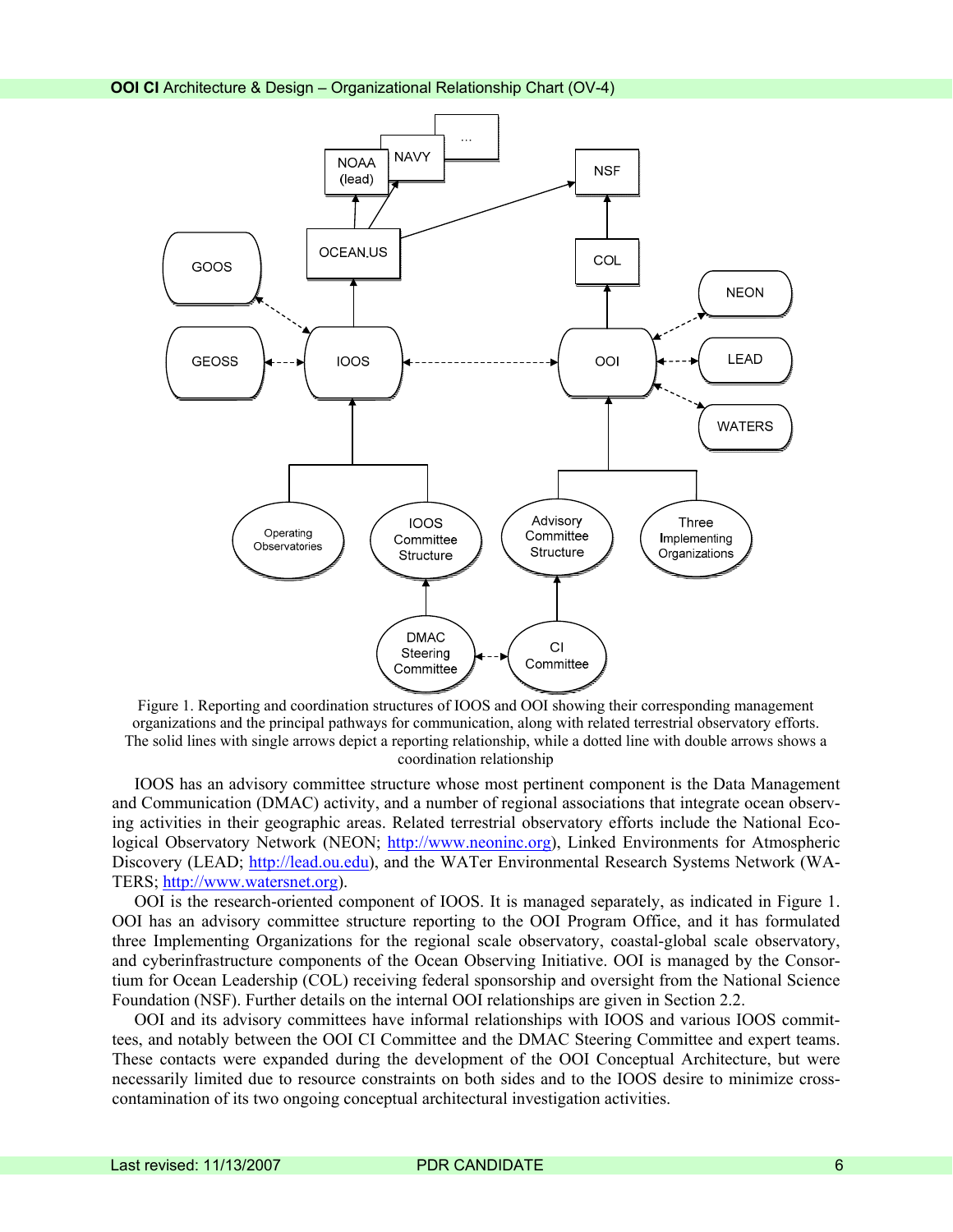<span id="page-6-0"></span>NEON, LEAD, and WATERS all have cyberinfrastructure definition components at differing states of maturity, with LEAD being in the implementation phase and NEON and WATERS being at the concept level. As with IOOS, the primary focus is on data resources and their archiving and dissemination.

A major element of system coordination lies in the interoperation of data resources, so that publiclyavailable data products from any project will be accessible to all communities. It is anticipated that, at a minimum, registration, discovery, and access services to OOI data resources will be supported according to IOOS standards and best practices. Note that the OOI standards and best practices will likely extend beyond those of IOOS, as OOI anticipates considerably broader functionality for its cyberinfrastructure. Data resource coordination with NEON, LEAD, and WATERS needs to be established.

#### **2.2 OOI Organizational Chart**

Figure 2 shows an expanded view of the OOI organizational structure that occupies the right hand side of Figure 1. The central element is the OOI Program Office, run by the Consortium for Ocean Leadership (COL), which provides overall project management and oversight functions for the implementing organizations, houses the educational and public awareness efforts, and sponsors an extensive advisory committee structure.

The Program Office (details not shown in Figure 2) is headed by a Program Director and reports both to the JOI Board of Governors and to the National Science Foundation. The three implementing organizations for the regional scale node, coastal-global scale node, and cyberinfrastructure elements report to the project office through the OOI Director of Engineering.

The OOI Advisory Committees advise the Program Office on policies and procedures for observatory operations, usage, and data management, approve annual OOI Science and Operations Plans, and carry out program planning and development functions. Originally, the top-level group was an Observatory



Figure 2. Internal organizational chart for OOI showing reporting relationships

Steering Committee (OSC) that supervised a Science and Technology Advisory Committee (STAC), and in turn had subcommittees for Sensors, Cyberinfrastructure (CI), Engineering (EC), and Education and Public Awareness (E&PA). The original advisory structure has been replaced temporarily with the Interim Observatory Steering Committee, and future changes will be accommodated within Figure 2.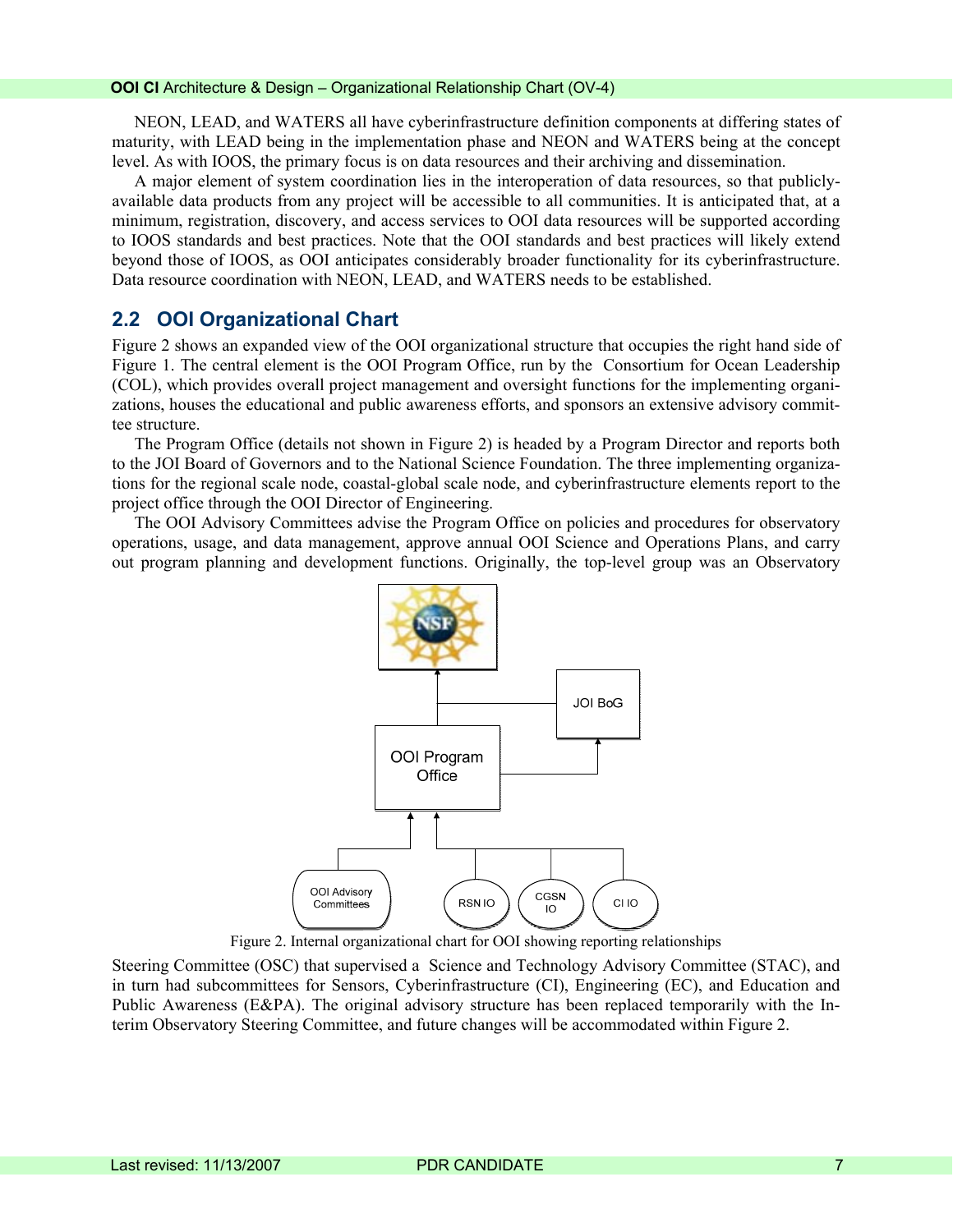#### <span id="page-7-0"></span>**2.3 OOI External Operational Relationships**

Figure 3 shows the external provisioning, consumption, and policy relationships for OOI. The central element is the OOI node (including a human management component) that has two types of relationships with external entities.

In the first instance (at the top of the diagram), OOI publishes data and data products and provides them to external users. OOI also consumes externally produced data and data products via a mediation layer, which transforms them into OOI-compatible formats. These data and data products are in turn distributed to Laboratories, Observatories, and other collaborations that are internal to OOI, and those collaborations also provide their own data and data products to the OOI system (see Figure 4).

In the second instance, OOI has analogous relationships with two classes of actors: Members and Resource Providers. OOI defines membership agreements to which members must agree and after which they may access OOI resources and services. OOI also defines service level agreements to which external resource providers must agree, as well as service templates to which the provided external resources must adhere. Upon accepting the agreements and following the templates, the resource provider's resource(s) may be integrated into the OOI system, and thereby become available to OOI members.

Agreements are intended to assure effective operation of the OOI system for all of its users and providers. They are analogous to negotiated interface protocols that allow the effective exchange of data among different components of the system.



Figure 3. OOI External Operational Relationships

#### **2.4 OOI Internal Operational Relationships**

Figure 4 shows the internal organizational relationships among the classes of actors and nodes, as well as the services that mediate these relationships.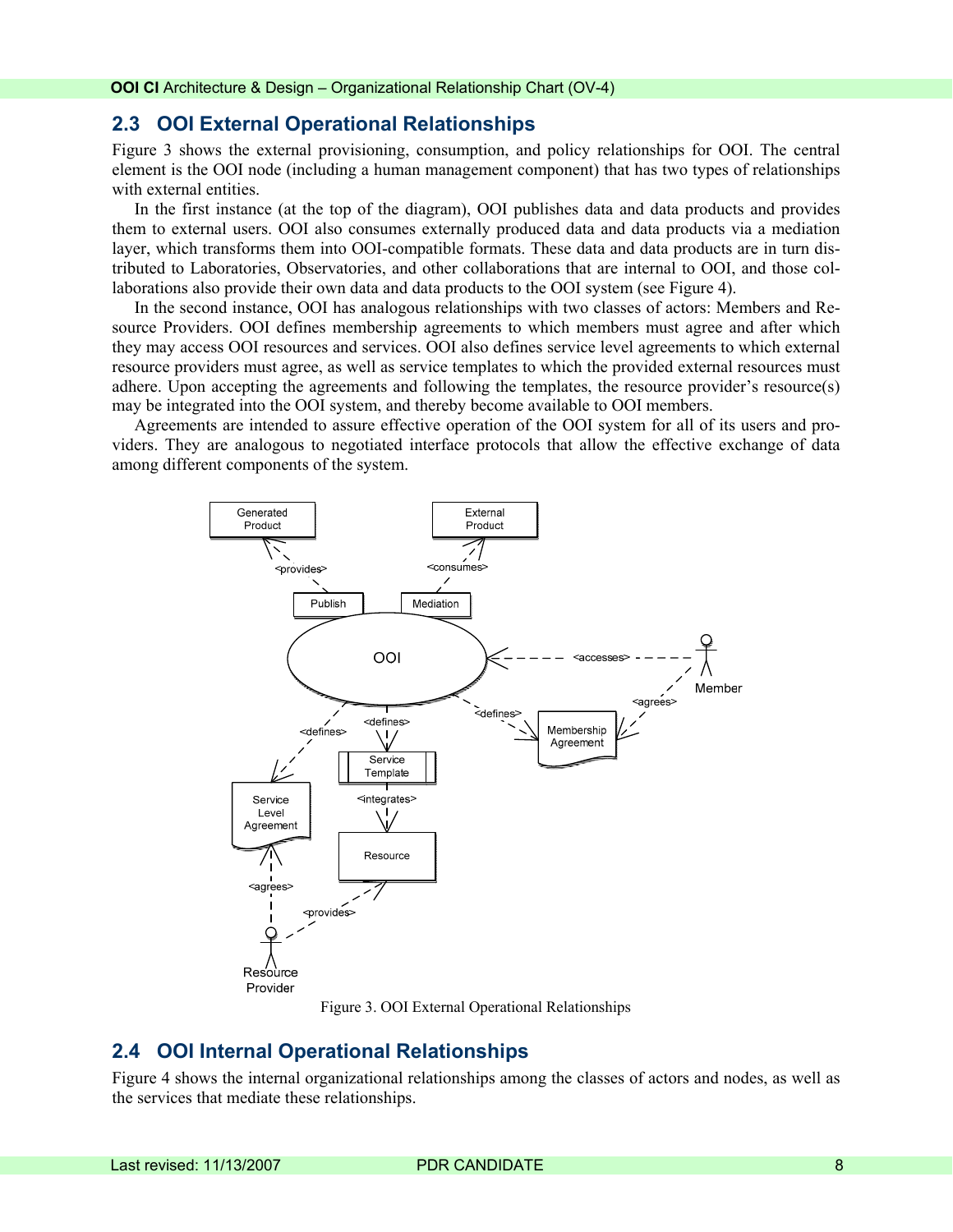#### **OOI CI** Architecture & Design – Organizational Relationship Chart (OV-4)

The two key nodes in Figure 4 are the Marine Observatory at the left and the Laboratory at the upper right whose connectivity to other nodes is described in OV-2. The Marine Observatory is governed by the Marine Operator, who uses Policy defined by the OOI Program Office Oversight actor and contracts with the CyberInfrastructure Operator for CyberInfrastructure services that he or she uses to operate a network of instruments. The Marine Observatory uses control, processing, and resource management services to operate and govern a suite of Instruments, and provides real-time or near real-time Data Products, Event Detection and Instrument services for use in Laboratories.

Laboratories are a second principal organizing node, and allow participants to collaborate in a dedicated virtual space. Instrument Providers, Collaborating Investigators, and other invited participants share infrastructure resources under the supervision of the Principal Investigator, who governs the collection of resources. The Laboratory makes use of a wide range of CyberInfrastructure services and produces Data Products and some modeling services that can then be made available by OOI.

The CyberInfrastructure Operator governs the CyberInfrastructure and contracts with Resource Providers for Resources such as computing, storage, networking and their associated services. The CyberIn-



Figure 4. OOI internal operational relationships